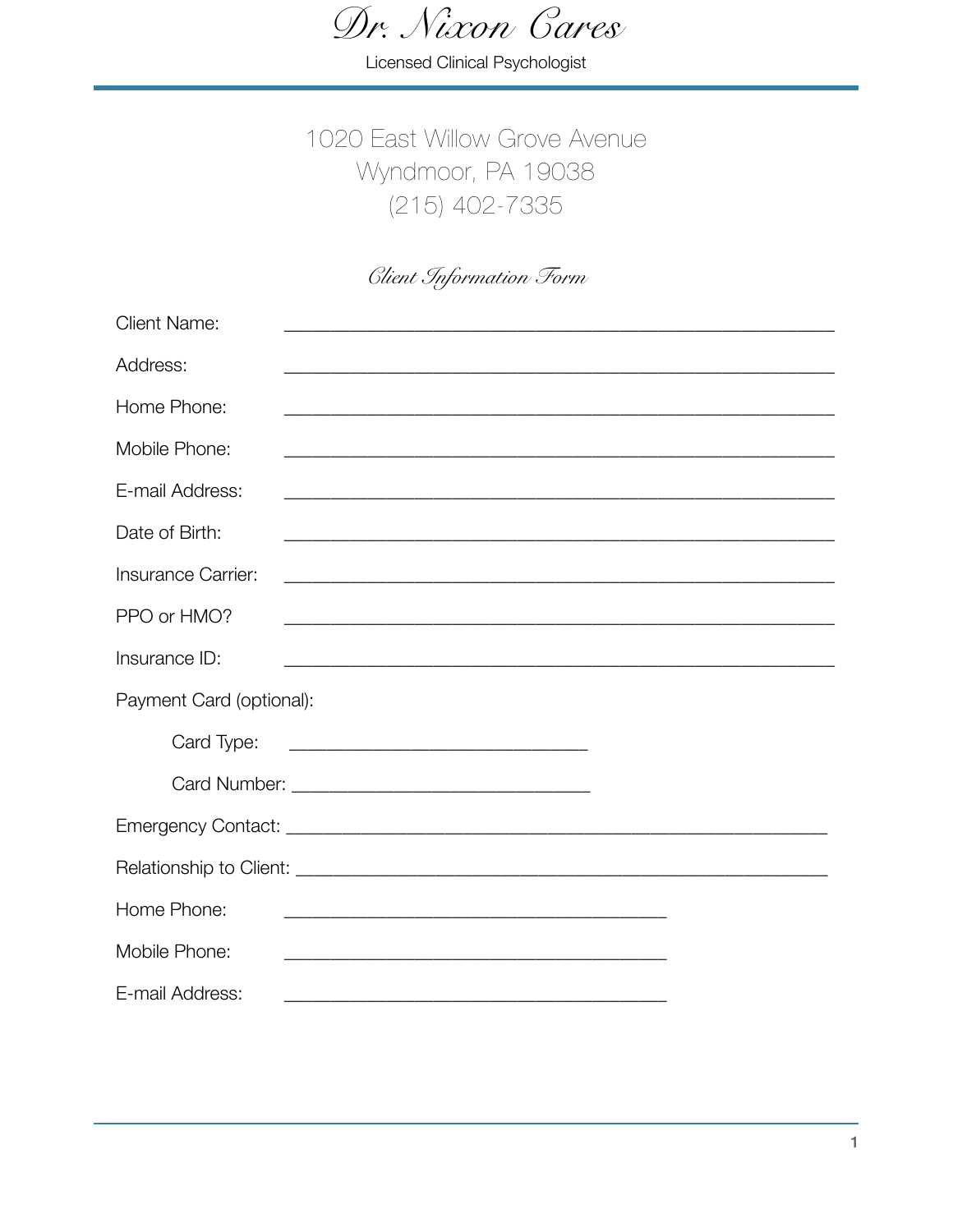*Dr. Nixon Cares* 

*Informed Consent for Treatment*  Please read this carefully.

This document provides important information about Dr. Shonda R. Nixon's professional services and business policies. It also contains summary information about the Health Insurance Portability and Accountability Act (HIPAA), a federal law that provides increased privacy protections and expanded patient rights with regard to the use and disclosure of your Protected Health Information (PHI). HIPAA requires that I provide you with a Notice of Privacy Practices for use and disclosure of personal health information for treatment, payment, and health care operations. The Notice, which is attached to this document, explains HIPAA and its application to your personal health information in greater detail. The law requires that I obtain your signature acknowledging that I have provided you with this information at the end of this session.

Please read and sign at the bottom to indicate that you have reviewed and understand this information.

## **PSYCHOLOGICAL SERVICES**

Services provided include clinical assessments, psychological evaluations, psychotherapy, consultation/education, and crisis intervention.

Psychotherapy is not easily described in general statements. It varies considerably depending on presenting concerns and individual styles. One of the primary goals of therapy is to help a person achieve a more fulfilling life. The process of psychotherapy involves talking about ongoing concerns with a professionally trained and licensed provider in an attempt to better understand and respond to all that contributes to ongoing difficulties.

Psychotherapy can have benefits and risks. Since therapy often involves discussing unpleasant aspects of your life, you may experience uncomfortable feelings like sadness, guilt, anger, frustration, loneliness, and helplessness. On the other hand, psychotherapy has also been shown to have significant benefits. Therapy often leads to better relationships, solutions to specific problems, and noticeable reductions in feelings of distress. However, there are no guarantees of what you will experience.

The first few sessions will consist of collecting information from you in attempt to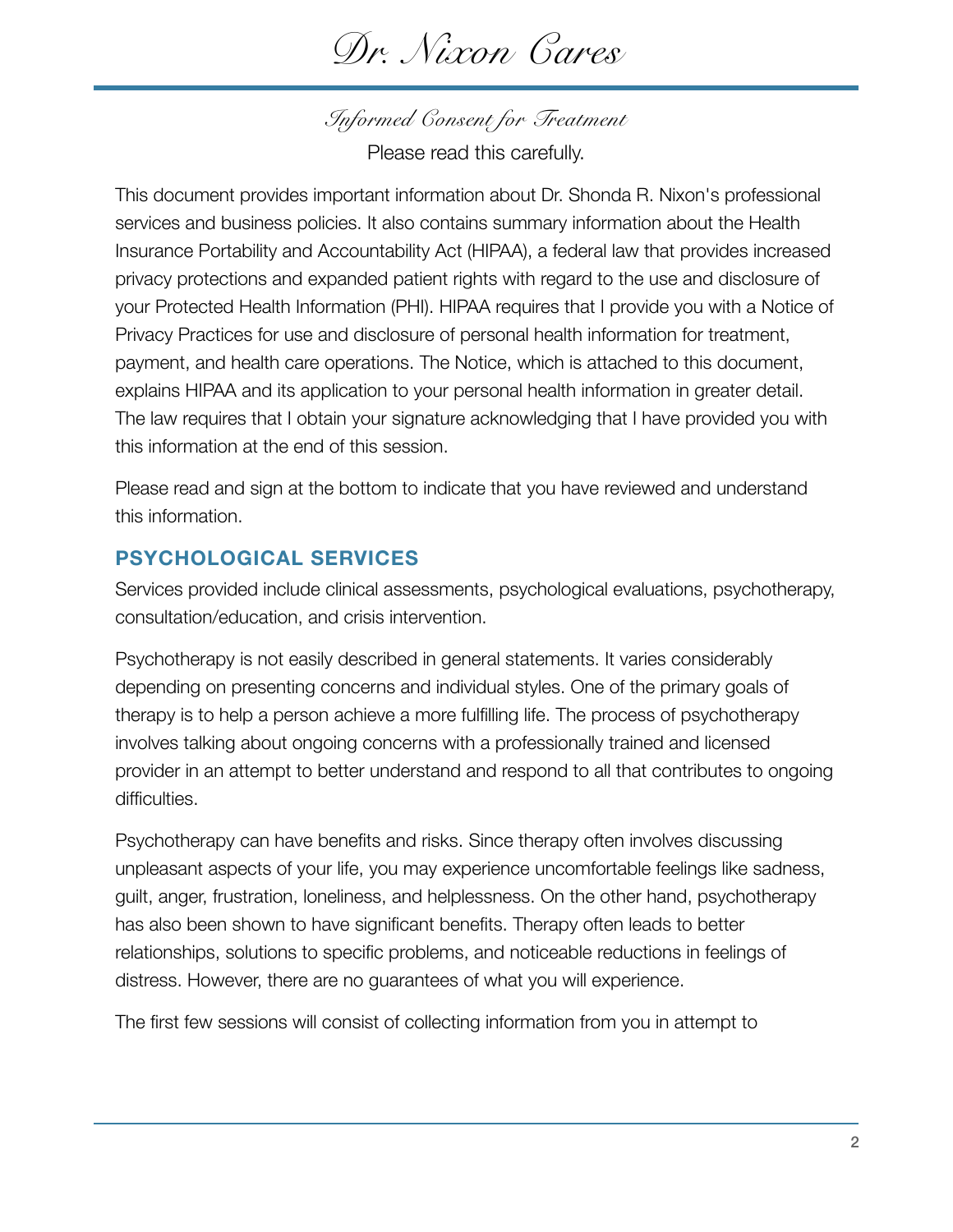assess various needs and concerns. During this assessment period, we will both decide if I am the best person to provide the services you need in order to meet your treatment goals. If you have any questions about procedures, guidelines, or anything we talk about, we can discuss them at any point.

#### **It is important to emphasize that you may withdraw from treatment at any time.**

## **CONFIDENTIALITY**

Psychotherapy necessarily involves the sharing of sensitive, personal, and private information with your therapist. As a result, the information you share is kept strictly confidential, and is not disclosed without your written permission. There are, however, a few carefully agreed-upon exceptions to the protection of confidentiality which you should know about prior to beginning therapy.

#### **Supervision/Consultation:**

At times, I find it helpful to consult or receive supervision from other health and mental health professionals about a case. During consultation or supervision, I make every effort to avoid revealing a patient's identity. The other professionals are legally bound to keep the information confidential. I will note all consultations in your Clinical Record (which is called PHI in my Notice of Psychologist's Policies and Practices) to protect the privacy of your health information.

#### **Abuse of a Child or Elderly/Disabled Person:**

If I have reason to believe that a child under the age of 18, an elderly person, or disabled person is being abused or neglected, I am obligated by law to report the situation to the appropriate state agency.

#### **Imminent Harm to Self:**

If I have reason to believe that you are threatening immediate physical harm to yourself, and if you are unwilling or unable to follow treatment recommendations, I may have to contact a family member or another person who may be able to help to ensure your safety.

#### **Imminent Harm to Others:**

If I have reason to believe that you are actually threatening physical violence against another person, or if you are an actual threat to the safety of another person, I am required by law to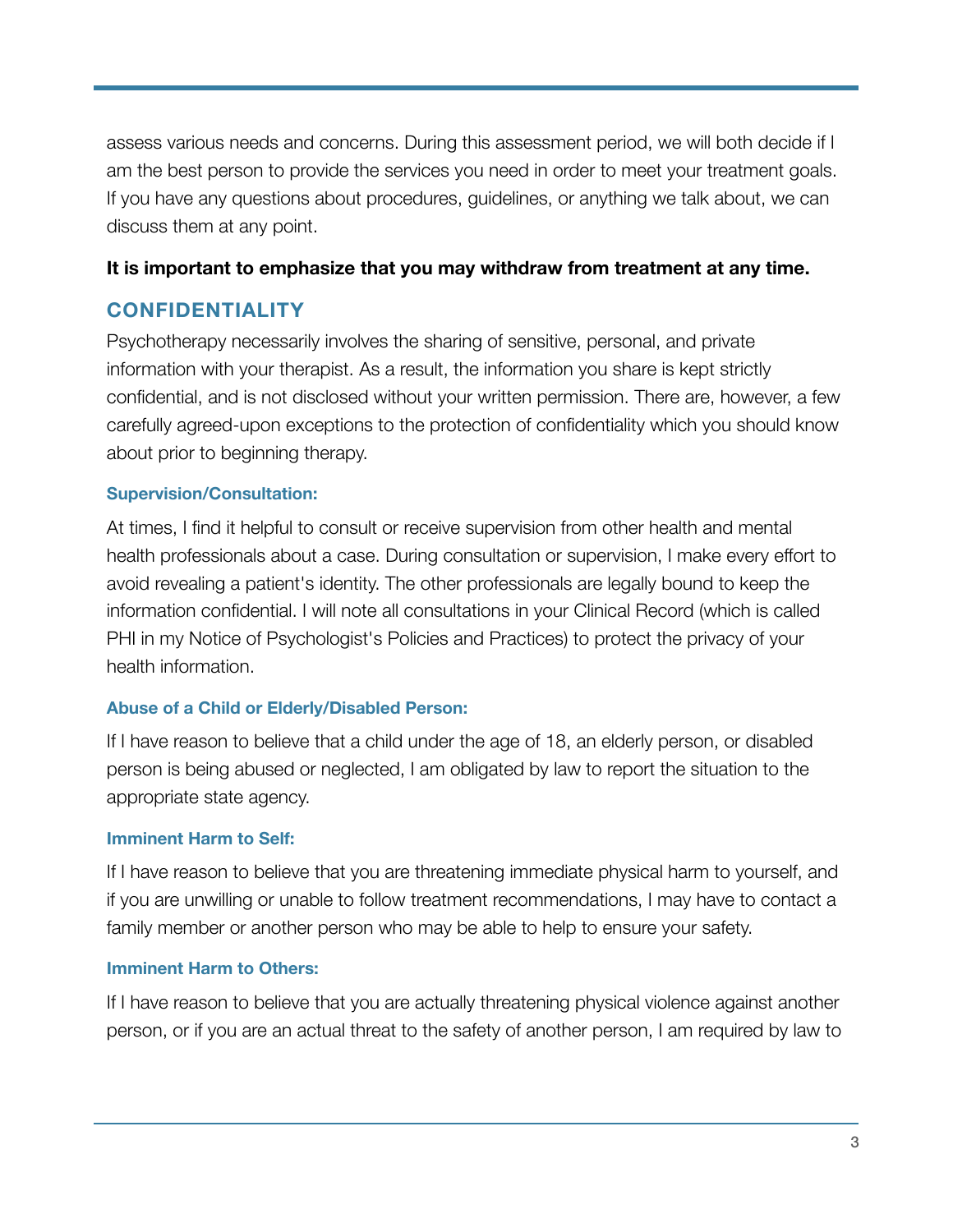take some action to ensure that the other person is protected (such as contacting the police, notifying the other person, seeking hospitalization, or a combination of these alternatives).

#### **Court-Related Proceedings:**

In most legal proceedings, you have the right to prevent me from providing any information about your treatment. In some proceedings involving child custody, and those in which your emotional condition is an important issue, a judgment order my testimony if he/she determines that the issues demand it.

#### **Lawsuit:**

If a patient files a complaint or lawsuit against me, I may disclose relevant information regarding the case in order to defend myself.

The above situations have rarely occurred in my practice. If an event does occur which may necessitate breaching confidentiality, I will make every effort to fully discuss it with you before taking any action.

While this written summary of exceptions to confidentiality should prove helpful in informing you of potential problems, it is important that we discuss any questions or concerns you may have at our next meeting. I will be happy to discuss these issues with you if you need specific advice, but formal legal advice may be needed because the laws governing confidentiality are quite complex, and I am not an attorney.

### **SESSIONS**

Psychotherapy generally involves regular consistent sessions, usually 50 minutes in length scheduled once or twice a week. The duration of treatment and frequency of sessions varies depending on your individual needs. If you need to cancel an appointment, a **24-hour notice is required**; otherwise, you will be expected to pay for the missed session. If possible, I will try to find another time at which to schedule your appointment.

### **PROFESSIONAL FEES**

My hourly rate for individual therapy is \$115.00; for couples therapy, it is \$140.00. If you have insurance and are required to pay a co-pay, the proper co-pay amount will be required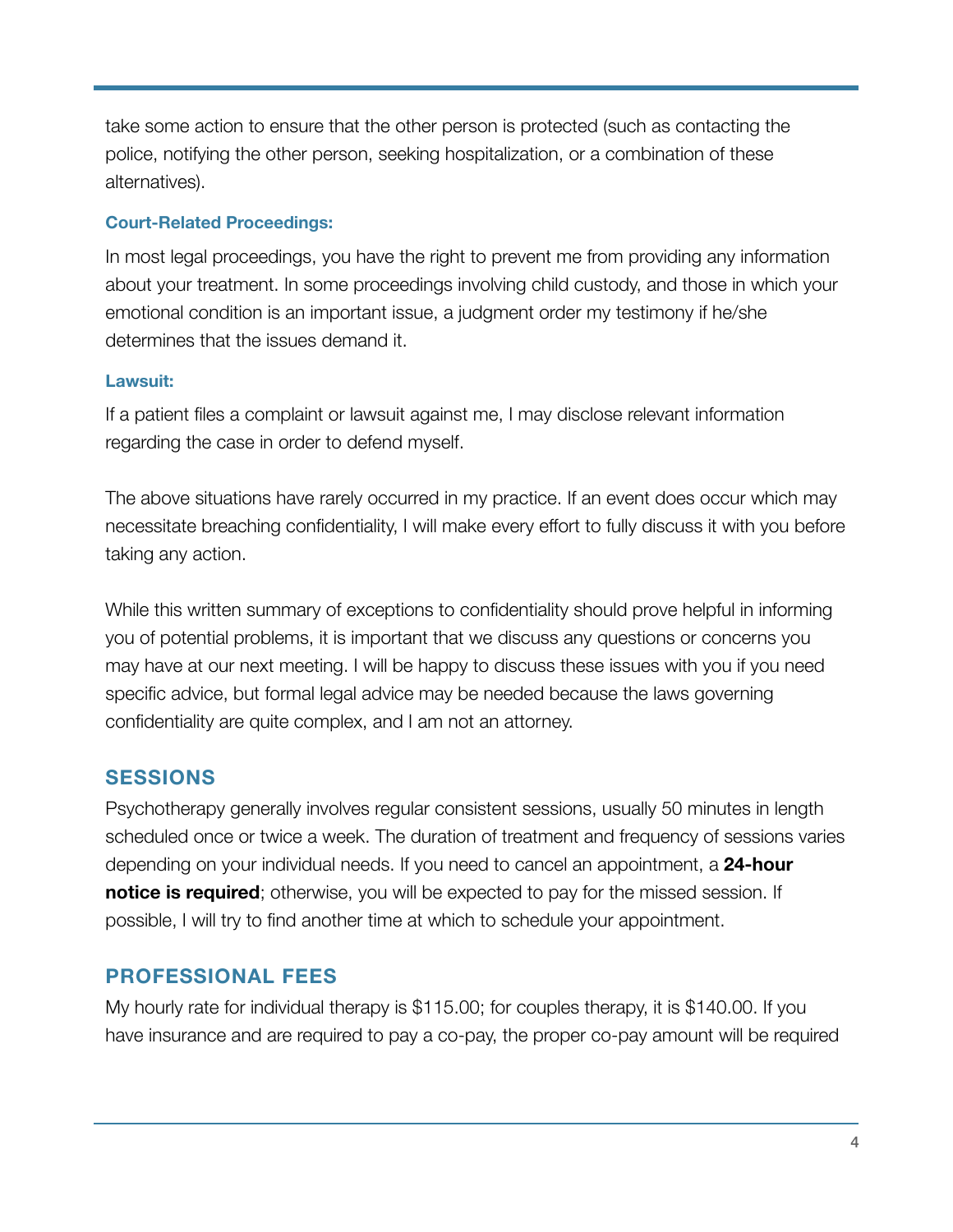at the time of service. In addition to weekly appointments, I charge this amount for other professional services you may need, though I will prorate the hourly cost if I work for periods of less than one hour. Other services include report writing, telephone conversations lasting longer than 15 minutes, attendance at meetings with other professionals you have authorized, preparation of records or treatment summaries, and the time spent performing any other service you may request of me. If you become involved in legal proceedings that require my participation, you will be expected to pay for my professional time, even if I am called to testify by another party.

## **BILLING AND PAYMENTS**

You will be expected to pay for each session at the time it is held. Payment schedules for other professional services will be agreed upon when they are requested. In circumstances of unusual financial hardship, I may be willing to negotiate a fee adjustment.

If your account has not been paid for more than 30 days, and arrangements for payment have not been agreed upon, I have the option of using legal means to secure the payment. This may involve hiring a collection agency or going through small claims court. In most collection situations, the only information I release regarding a patient's treatment is his/her name, the nature of services provided, and the amount due.

### **INSURANCE REIMBURSEMENT**

I accept Aetna and HighMark insurance plans only. If you have another insurance company and would like to use your coverage to help pay for your treatment, you will be expected to pay for treatment first and then submit a claim directly to your insurance company for reimbursement. I will be happy to provide you with an insurance form at the end of each month, and well as any necessary receipts, in an attempt to help in this process.

## **CONTACTING ME**

I am often not immediately available by telephone. When I am unavailable, my office mobile phone is answered by either an assistant or voicemail which is monitored frequently. I will make every effort to return your call on the same day that you make it, with the exception of weekends and holidays. If you are difficult to reach, please inform me of your availability. If you are unable to reach me and feel that you cannot wait for me to return your call, contact your family physician or the nearest emergency room and ask for the mental health counsel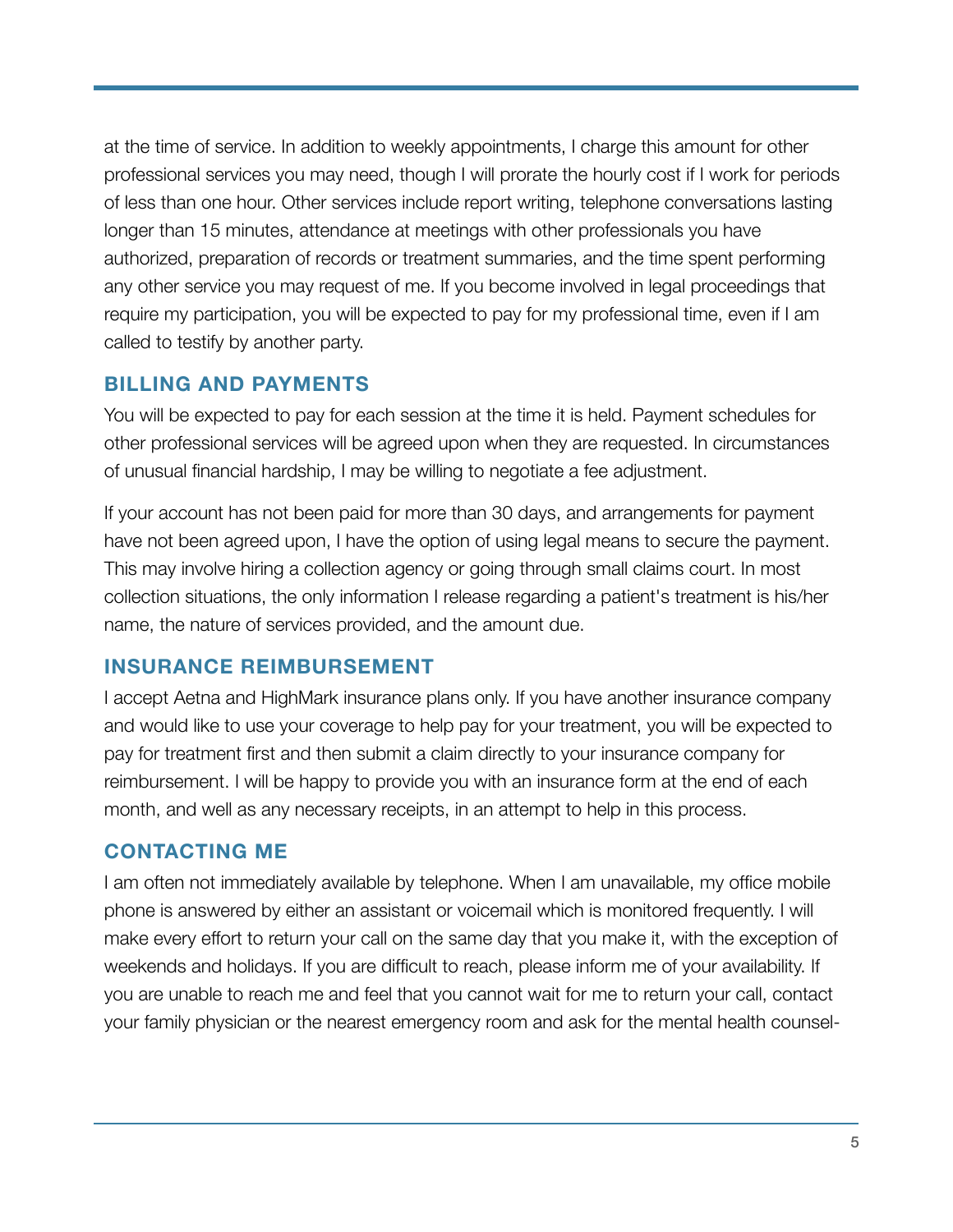or on call. If I will be unavailable for an extended amount of time, I will provide you with the name of a colleague to contact if necessary.

## **PROFESSIONAL RECORDS**

You should be aware that, pursuant to HIPAA, I kelp Protected Health Information about you in two sets of professional records. One set constitutes for clinical record. It includes:

- information about your reasons for seeking therapy
- a description of the ways in which your problem impacts your life
- your diagnosis
- the goals we set for treatment
- your progress toward these goals
- your medical and social history
- your treatment history
- any past treatment records that I receive from other providers
- reports of any professional consultations or supervision
- your billing records
- any reports that have been sent to anyone, including reports to your insurance carrier

Except in unusual circumstances that involve danger to yourself or others (for which I will provide you with an accurate and representative summary of your record), you may examine and/or receive a copy of your clinical record if you request it in writing. Because these are professional records, they can be misinterpreted and/or upsetting to untrained readers. For this reason, I recommend that you initially review them in my presence, or have them forwarded to another mental health professional so you can discuss the contents.

In addition, I also keep a set of psychotherapy notes. These notes are for my own use and are designed to assist me in providing you with the best treatment. While the contents of psychotherapy notes vary from client to client, they can include the contents of our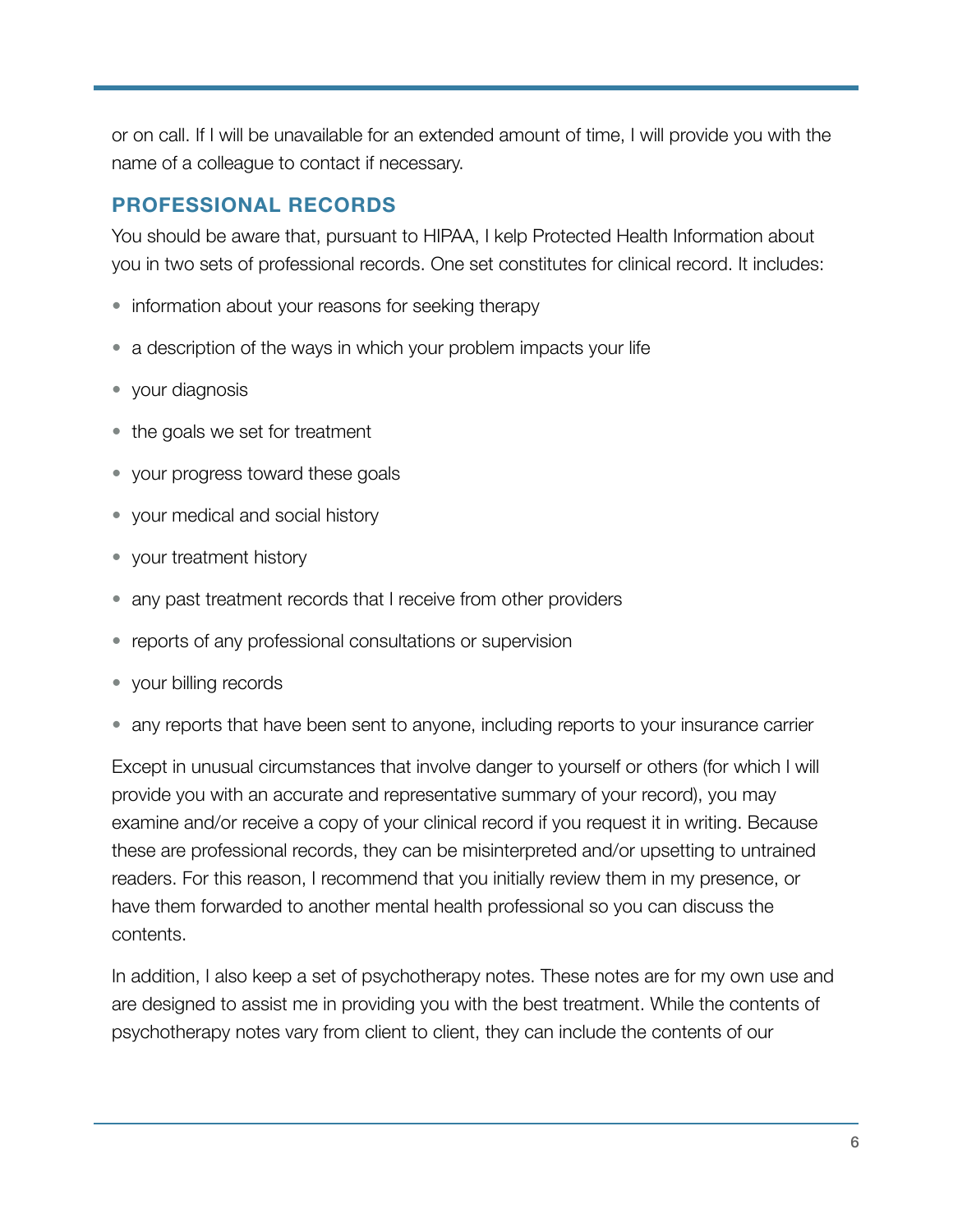conversations, my analysis of those conversations, and how they impact your therapy. They also contain particularly sensitive information that you reveal to me which is not required to be included in your clinical record. These psychotherapy notes are kept separate from your clinical record. While insurance companies can request and revive a copy of your clinical record, they cannot receive a copy of your psychotherapy notes without your signed, written authorization. Insurance companies cannot require your authorization as a condition of coverage, nor can they penalize you in any way for your refusal. You may examine and/or receive a copy of your psychotherapy notes, unless I determine that such disclosure would be injurious to you.

#### **Patient Rights**

HIPAA provides you with several new or expanded rights with regard to your clinical record and disclosures of protected health information. These rights include:

- requesting that I amend your record
- requesting restrictions on what information from your clinical record is disclosed to others
- requesting an accounting of most disclosures of protected health information that you have neither consented to nor authorized
- determining the location to which protected information disclosures are sent
- having any complaints you make about my policies and procedures recorded in your records
- the right to a paper copy of this agreement, the attached notice form, and my privacy policies and procedures

I am happy to discuss any of these rights with you.

#### **MINORS**

If you are under 18 years of age, please be aware that the law may provide your parents with the right to examine your treatment records. It is my policy to request and agreement from parents giving up access to your records. If they agree, I will provide them only with general information about our work together, unless I feel there is a high risk that you will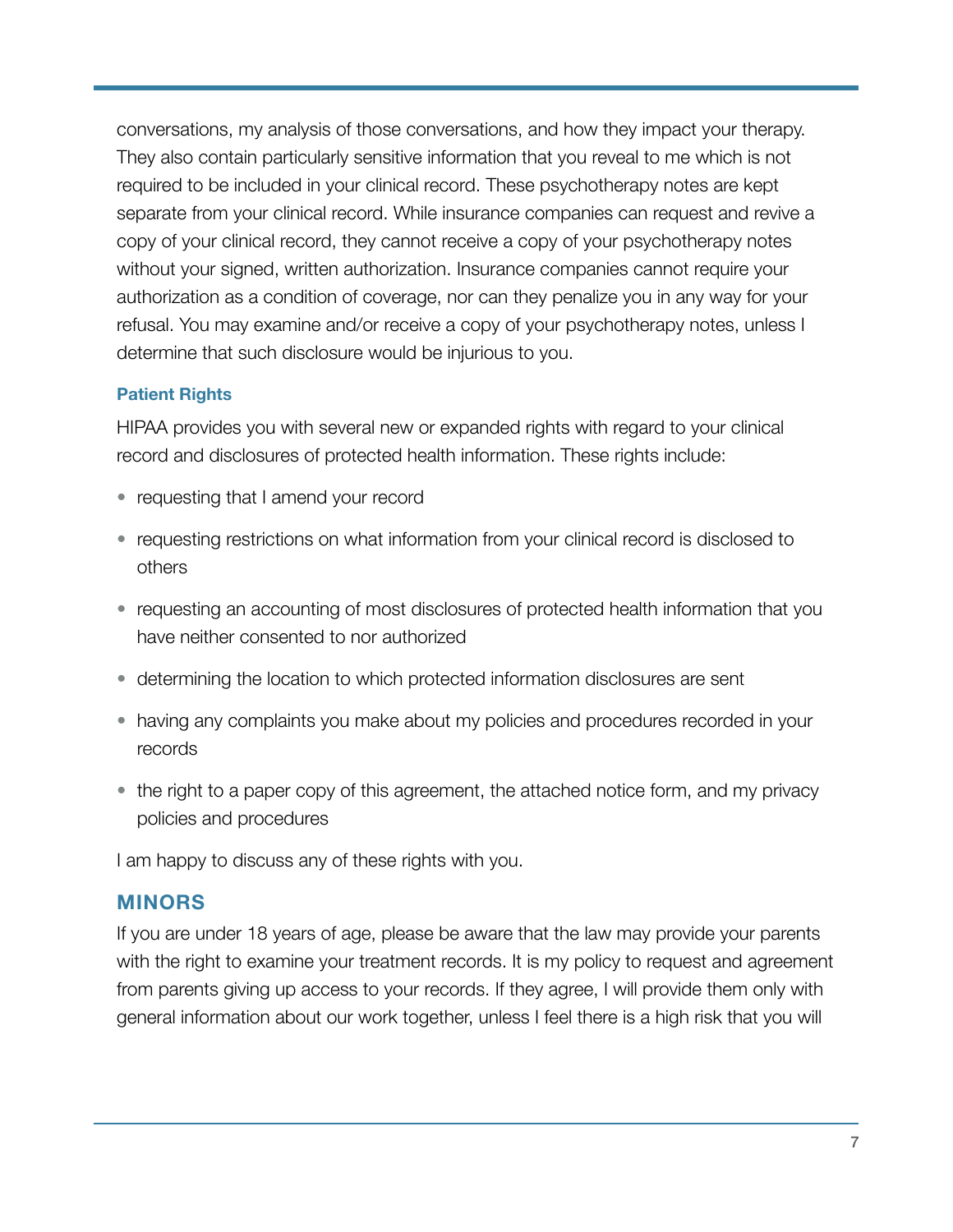seriously harm yourself or someone else. In this case, I will notify them of my concern. I will also provide them with a summary of your treatment when it is comets. Before giving them any information, I will discuss the matter with you, if possible, and do my best to handle any objections you may have with what I am prepared to discuss.

## **Your signature below indicates that you have read the information in this document and agree to abide by its terms during our professional relationship.**

| <b>Client Name:</b>      | Date: |
|--------------------------|-------|
| <b>Client Signature:</b> | Date: |
| Witness Signature:       | Date: |

## **Your signature below serves as an acknowledgment that you have received the HIPAA notice form described above.**

| <b>Client Name:</b>       | Date: |
|---------------------------|-------|
| <b>Client Signature:</b>  | Date: |
| <b>Witness Signature:</b> | Date: |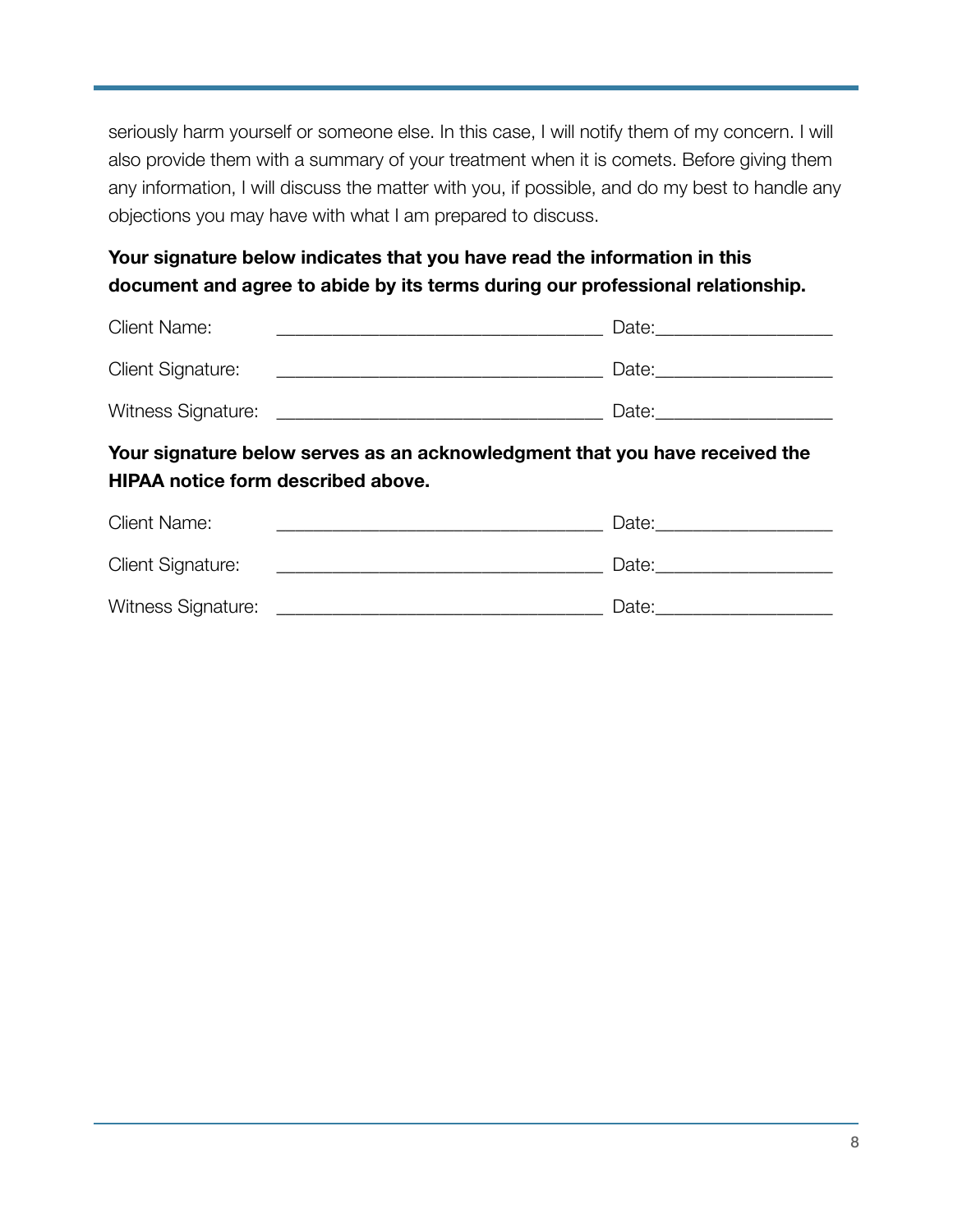*Dr. Nixon Cares* 

*Notice of Privacy Policy*  (HIPAA)

The information you share with me is very personal. I make every reasonable effort to preserve your privacy. This notice described the measures that I take to protect your privacy and defines your role in that process.

#### **CLINICAL AND FINANCIAL RECORDS**

All records, clinical and financial, are maintained within secured systems. All clinical information that you share with me is confidential to the extent allowed by law. You will have the opportunity, if you come to therapy, to review and sign the Consent to Treatment that defines the scope and limitations of confidentiality. If you wish for me to release information to another care provider, I will do so only with your explicit written consent. In addition, I will not respond to any inquiries about your care that you have not authorized.

I recognize that the risk exists for information to be disclosed inadvertently through financial transactions between client and therapist. When billing information is communicated to third parties (e.g. insurance companies), there is a de facto disclosure of personal information. To minimize the risk of violating privacy, the following procedures have been developed:

- I will not engage in any direct transactions with third party payers (e.g. insurance companies). You must submit any requests for reimbursement directly to your insurance provider.
- If your insurance company subsequently requests additional information, I will not reply until I have written consent from you to do so. Should your insurance company's inquiry be received with a Consent to Release Information form, I will make an effort to confirm your awareness of the information that will be released. In the event that this occurs, I will not use any electronic means to share information (fax or e-mail).

#### **COMMUNICATIONS**

It is your responsibility to notify me if the address or phone numbers that you provided at the time of your initial contact with me change, or if you wish to change your preferred method of contact.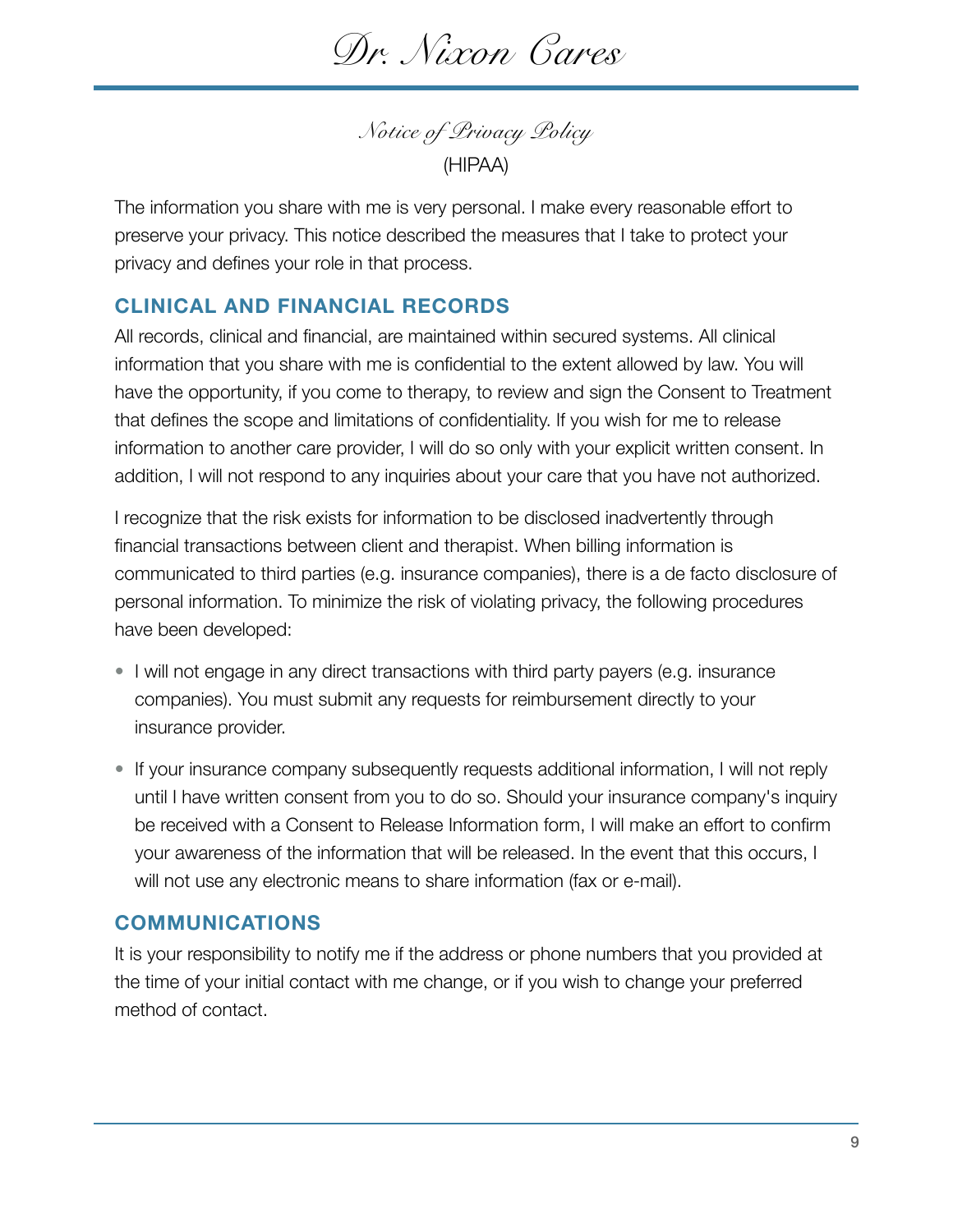Please check all appropriate methods of contact:

- mail to home address
- home phone
- \_\_\_\_\_\_\_ mobile phone
- work phone
- e-mail

In addition, please know that should a medical or clinical emergency occur, I may need to be in touch with the person you designated as your emergency contact.

## **CLIENT RIGHTS**

You have to right to:

- request restriction on uses and disclosures of your personal information for treatment, payment, and healthcare options as delineated in this notice
- ask me to communicate with you by preferred methods
- ask questions, requested additional information about privacy, or report a concern about privacy
- receive and keep a copy of this notice of privacy upon request
- be informed of any charges should revisions be made to these privacy practices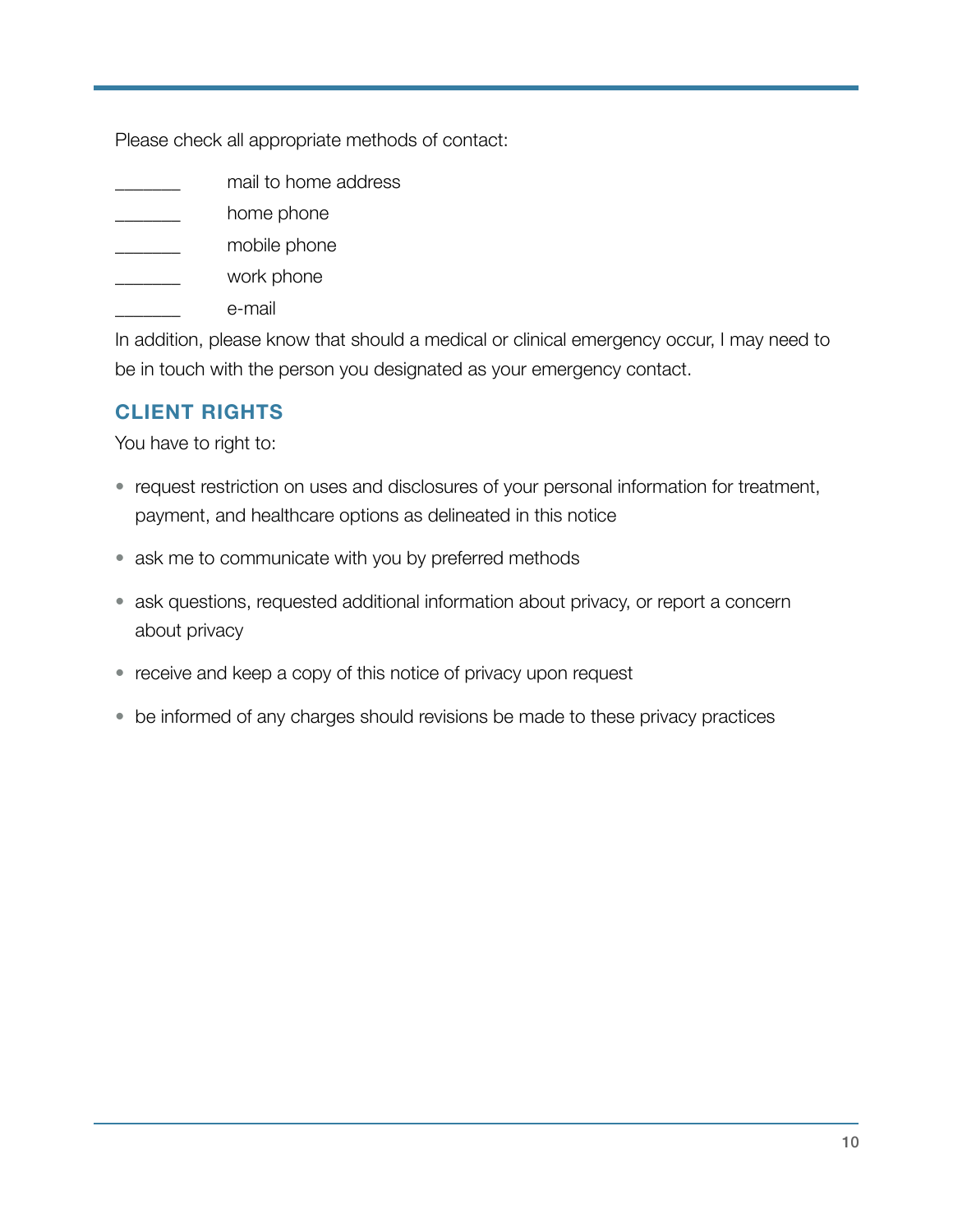### **By signing this notice, you acknowledge that:**

- you have reviewed this policy and have had the opportunity to ask questions about it.
- it is your responsibility to keep your contact information current (address, phone number, etc.).
- you may make changes in your authorization of contact mode by providing a directive in writing.

| <b>Client Name:</b> |  |
|---------------------|--|
| Client Signature:   |  |
| Date:               |  |